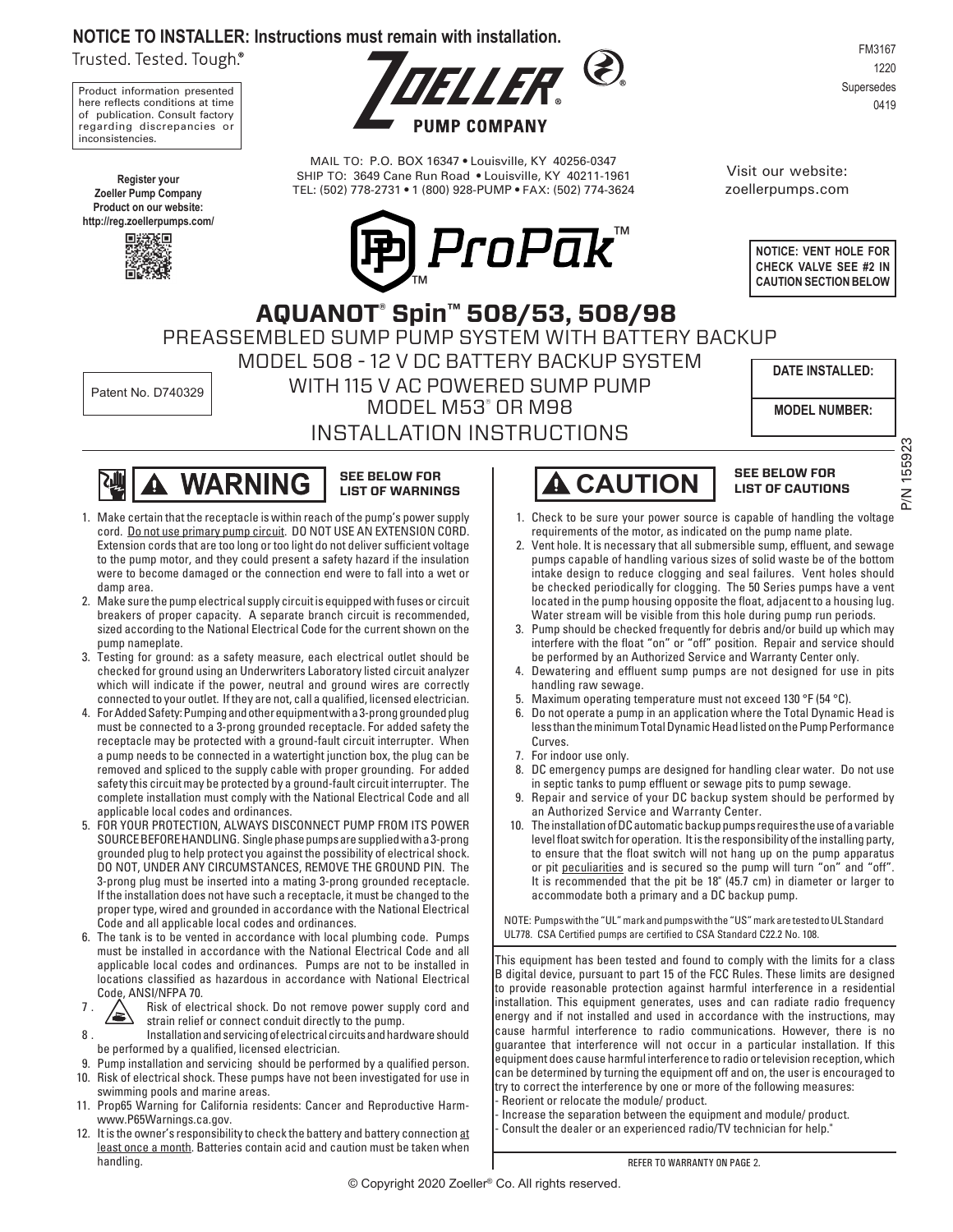## **LIMITED WARRANTY**

Manufacturer warrants, to the purchaser and subsequent owner during the warranty period, every new product to be free from defects in material and workmanship under normal use and service, when properly used and maintained, for a period of three years from date of purchase by the end user. Parts that fail within the warranty period, that inspections determine to be defective in material or workmanship, will be repaired, replaced or remanufactured at Manufacturer's option, provided however, that by so doing we will not be obligated to replace an entire assembly, the entire mechanism or the complete unit. No allowance will be made for shipping charges, damages, labor or other charges that may occur due to product failure, repair or replacement.

This warranty does not apply to and there shall be no warranty for any material or product that has been disassembled without prior approval of Manufacturer, subjected to misuse, misapplication, neglect, alteration, accident or act of nature; that has not been installed, operated or maintained in accordance with Manufacturer's installation instructions; that has been exposed to outside substances including but not limited to the following: sand, gravel, cement, mud, tar, hydrocarbons, hydrocarbon derivatives (oil, gasoline, solvents, etc.), or other abrasive or corrosive substances, wash towels or feminine sanitary products,

etc. in all pumping applications. The warranty set out in the paragraph above is in lieu of all other warranties expressed or implied; and we do not authorize any representative or other person to assume for us any other liability in connection with our products.

Contact Manufacturer at, 3649 Cane Run Road, Louisville, Kentucky 40211, Attention: Product Support Department to obtain any needed repair or replacement of part(s) or additional information pertaining to our warranty.

MANUFACTURER EXPRESSLY DISCLAIMS LIABILITY FOR SPECIAL, CONSEQUENTIAL OR INCIDENTAL DAMAGES OR BREACH OF EXPRESSED OR IMPLIED WARRANTY; AND ANY IMPLIED WARRANTY OF FITNESS FOR A PARTICULAR PURPOSE AND OF MERCHANTABILITY SHALL BE LIMITED TO THE DURATION OF THE EXPRESSED WARRANTY.

Some states do not allow limitations on the duration of an implied warranty, so the above limitation may not apply to you. Some states do not allow the exclusion or limitation of incidental or consequential damages, so the above limitation or exclusion may not apply to you.

This warranty gives you specific legal rights and you may also have other rights which vary from state to state.

In instances where property damages are incurred as a result of an alleged product failure, the property owner must retain possession of the product for investigation purpose.

#### **EASY DO'S & DON'TS FOR INSTALLING A SUMP PUMP**

- 1. DO read thoroughly all installation material provided with the system.
- 2. DO inspect system for any visible damage caused by shipping. Contact dealer if system appears to be damaged.
- 3. DO clean all debris from the sump. Be sure that the pump will have a hard, flat surface beneath it. DO NOT install on sand, gravel or dirt.
- 4. DO be sure that the sump is large enough to allow proper clearance for the level control switch(es) to operate properly.
- 5. DO always disconnect pump from power source before handling. DO always connect to a separately protected and properly grounded circuit.

 DO NOT ever cut, splice, or damage power cord (only splice in a watertight junction box).

DO NOT carry or lift pump by its power cord.

DO NOT use an extension cord with a sump pump.

- 6. DO install a union in the discharge line. DO NOT use a discharge pipe smaller than the pump discharge.
- 7. DO NOT use a sump pump as a trench or excavation pump, or for pumping sewage, gasoline, or other hazardous liquids.
- 8. DO test system immediately after installation to be sure that the system is working properly.
- 9. DO cover sump with an adequate sump cover.
- 10. DO review all applicable local and national codes and verify that the installation conforms to each of them.
- 11. DO consult manufacturer for clarifications or questions.
- 12. DO inspect and test system for proper operations at least every three months.

## **RECOMMENDED INSTALLATION FOR ALL APPLICATIONS**

- 1. Electrical wiring and protection must be in accordance with National Electrical Code and any other applicable state and local electrical requirements.
- 2. All installations require a basin cover to prevent debris from falling into the basin and to prevent accidental injury.
- 3. Securely tape or clamp power cord to discharge pipe, clear of the float mechanism(s).
- 4. Use full-size discharge pipe.
- 5. Basin must be in accordance with applicable codes and specifications.
- 6. Pump must be level and float mechanism(s) clear of sides of basin before starting pump. Float switch may be repositioned as needed.
- 7. Basin must be clean and free of debris after installation.
- 8. Gate valve or ball valve to be supplied by installer and installed according to any and all codes.
- 9. Gas tight seals required to contain gases and odors.
- 10. Vent gases and odors to the atmosphere through vent pipe.
- 11. Install Zoeller Pump Stand (Model 10-2421) under pump to provide a settling basin.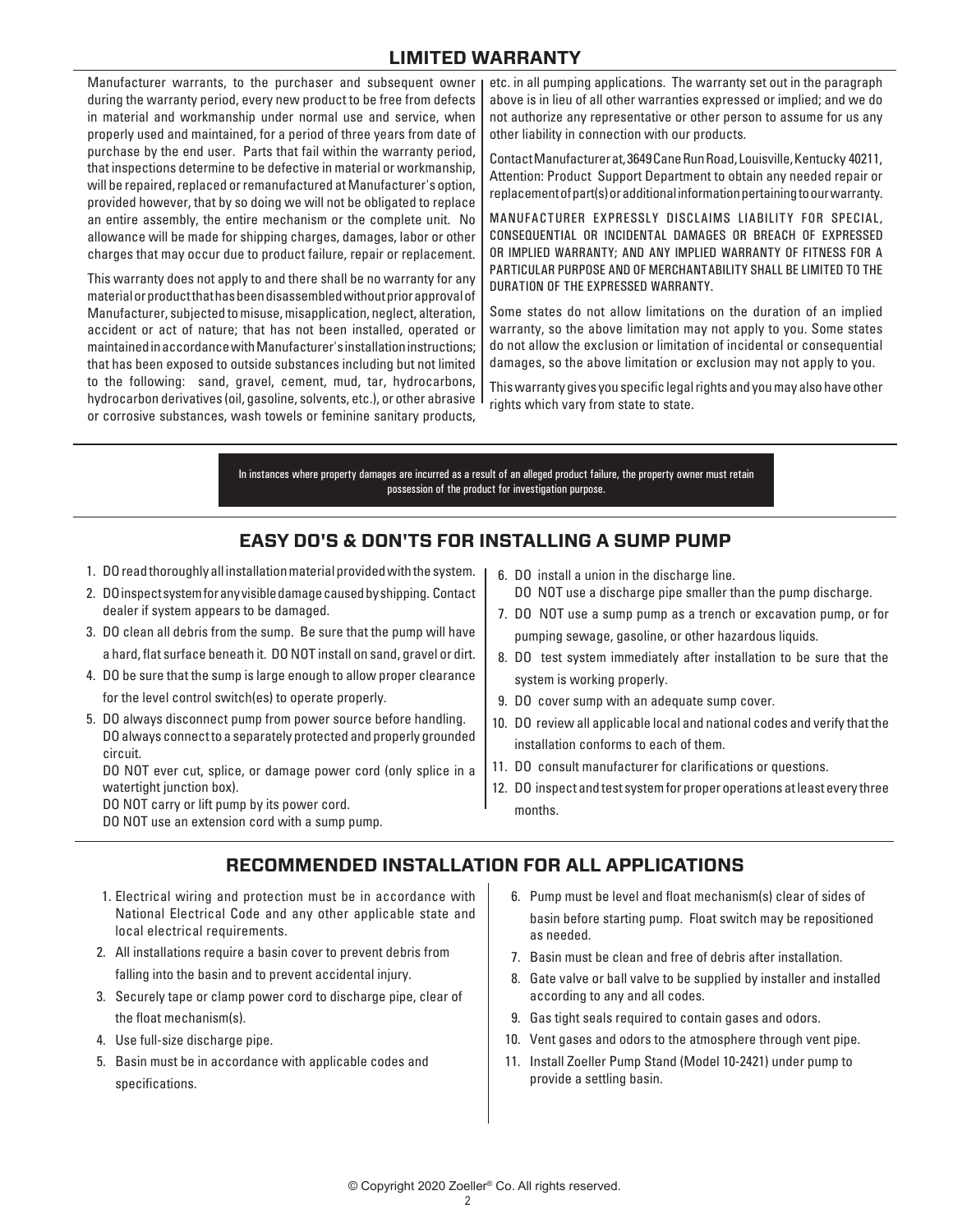## **SERVICE CHECKLIST**



**A WARNING** ELECTRICAL PRECAUTIONS- Before servicing a pump, always shut off the main power breaker and then unplug the pump - making sure you are wearing insulated protective sole shoes and not standing in water. Under flooded conditions, contact your local electric company or a qualified licensed electrician for disconnecting electrical service prior to pump removal.

A WARNING Submersible pumps contain oils which becomes pressurized and hot under operating condition. Allow 2-1/2 hours after disconnecting before attempting service.

| <b>CONDITION</b> |                                                        | <b>COMMON CAUSES</b>                                                                                                                                                                                                                                                  |
|------------------|--------------------------------------------------------|-----------------------------------------------------------------------------------------------------------------------------------------------------------------------------------------------------------------------------------------------------------------------|
| А.               | Pump will not start or run.                            | Checkfuse, low voltage, overload open, open or incorrect wiring, open switch, impeller or seal bound mechanically.<br>Motor or wiring shorted. Float assembly held down. Switch, damaged or out of adjustment.                                                        |
| <b>B.</b>        | Motor overheats and trips<br>overload or blows fuse.   | Incorrect voltage, negative head (discharge open lower than normal) impeller or seal bound mechanically, motor<br>shorted.                                                                                                                                            |
| C.               | Pump starts and stops too<br>often.                    | Float switch tether length too short, check valve stuck open, or none installed in long distance line, overload open,<br>bidding, sump pit too small.                                                                                                                 |
| D.               | Pump will not shut off.                                | Debris under float assembly, float bound by basin sides or other, switch damaged or out of adjustment.                                                                                                                                                                |
| Ε.               | Pump operates but delivers<br>little or no water.      | Check inlet, strainer housing, discharge pipe, and vent holes for obstructions. Discharge head exceeds pump<br>capacity. Low or incorrect voltage. Incoming water containing air or causing air to enter pumping chamber.<br>Incorrect motor rotation. (DC pump only) |
| F.               | Drop in head and/or capacity<br>after a period of use. | Increased pipe friction, clogged line or check valve. Abrasive material and adverse chemicals could possibly<br>deteriorate impeller and pump housing. Check line. Remove base and inspect.                                                                           |
| G.               | If tank or fittings leak.                              | Carefully tighten pipe joints (use pipe dope) and screws. Check gasket location, tighten lid evenly. Do not over<br>tighten fittings or screws.                                                                                                                       |

If the above checklist does not uncover the problem, consult the factory - do not attempt to service or otherwise disassemble pump. Service must be performed by Zoeller Authorized Service Centers. Go to www.zoellerpumps.com/service stations to find the Authorized Service Centers in your area.

#### **DESCRIPTION**

This system is a backup to your primary sump pump. It is designed to provide flood prevention during power outages or primary pump failure. This system is unique in that it has self-testing.

| Pump           | Construction                                   | Non-corrodible plastic, premium seals                                                                             |  |
|----------------|------------------------------------------------|-------------------------------------------------------------------------------------------------------------------|--|
|                | Performance                                    | 35 GPM at 10' (113 LPM at 3 m) at 12.7 volts                                                                      |  |
|                | Continuous Running Time with 100<br>AH battery | 5 hours                                                                                                           |  |
|                | Duty Cycle of 10%                              | 2 days                                                                                                            |  |
|                | Connection                                     | 9' (2.7 m) wire with 2 position connector                                                                         |  |
| Controller     | Construction                                   | ABS plastic                                                                                                       |  |
|                | <b>Power Requirement</b>                       | 115 V 15 amp circuit                                                                                              |  |
|                | Consumption                                    | Up to 3 amps at 115 V                                                                                             |  |
|                | <b>Charger Output</b>                          | ' amp multi-stage                                                                                                 |  |
|                | Connections                                    | 8' (2.4 m) AC power cord, 6' (1.8 m) DC charging cable, connections for pump, operation switch, high water switch |  |
| Battery<br>Box | Construction                                   | Non-corrodible plastic                                                                                            |  |
|                | Safety                                         | Snap tight lid, keeps battery safe and clean                                                                      |  |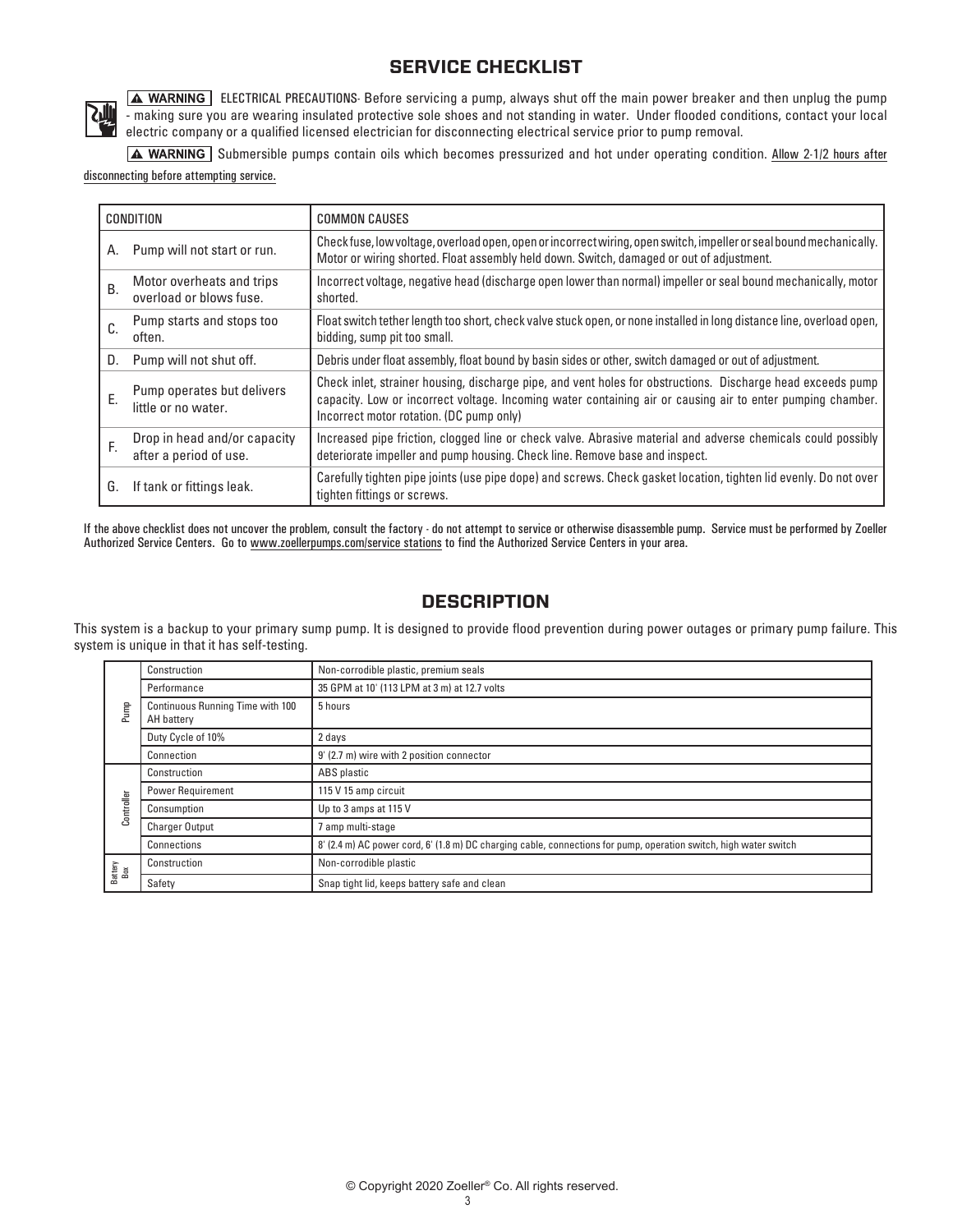#### **PERFORMANCE**

The DC pump performance at 12.7 Vdc

| <b>Discharge</b>    | b                 | 10                | 15      | 28                |
|---------------------|-------------------|-------------------|---------|-------------------|
| <b>Feet of Head</b> | $(1.5 \text{ m})$ | (3 <sub>m</sub> ) | (4.6 m) | $(8.5 \text{ m})$ |
| Flow                | 43                | 35                | 27      | Shut-off          |
| GPM (LPM)12.7 Volts | (163)             | (132)             | (102)   | Head              |

The DC controller is equipped with a charger for maintaining the battery in a ready state and recharging the battery after use when AC power is restored. Time for recharge depends upon the amount of power consumed by the pumping cycle during the AC power interruption. The pump may go back to the ready run position in a very short period of time. A completely drained battery may require up to 24 hours for full recharge. If battery does not charge properly, the LED battery will flash red.

- 1. Ensure O-ring is properly located on pump discharge. Slide DC pump into fitting and tighten the hose clamp.
- 2. The preferred method of installation for backup pumps is shown in Figure 1. The installation kit includes one threated check valve to be used in the discharge. An additional check valve is incorporated in the discharge of the backup pump.
- 3. Select location for the battery and the controller. The controller charger must be within 8' (1.87 m) of a 115 V wall outlet and within 6' (1.8 m) of pump and basin. It is recommended that the controller is plugged into a separate circuit, different than the primary pump.
- 4. Make certain the float switch clamp is tight on the pipe to avoid slippage. Ensure that the "off" level of the float is 1" (25 mm) min. above the discharge tee of the DC backup pump (see Figure 1). Position pumps in the sump and move float up and down, making sure of free movement without interference from any obstructions inside the sump or lid. Very shallow sumps may require some adjustment to avoid overfilling or backing up of water into the sump inlet. The float switch can be moved on the discharge pipe or the rubber stops can be adjusted as necessary.
- 5. Install the Spin™ controller (see Figure 3) by using the anchors provided. For best cooling, install wall mount configuration. The controller should be located at least 3' (1 m) above the sump.
- 6. Connect the leads from the controller to the battery terminals. Positive (+) lead (white wire) to positive terminal and black neg. (-) lead (black wire) to negative battery terminal.
	- 1. Test the installation for leaks by running water into the sump, allowing for normal operation of the primary pump.
	- 2. Check the controller. The System Ready light will be green when

the unit is plugged into the 115 V wall outlet. The battery will indicate its condition when the controller has DC power. When the unit is first plugged in, all lights will flash and alarm will sound

to verify all lights and the alarm work.

- 3. Disconnect the primary pump from its power source before touching any component in the sump pit.
- 4. Lift the operational float switch. After a couple seconds the DC backup pump will run, and the alarm will sound after about 1 second. Lower the operational float switch after the alarm sounds. Take care that the intake of the DC pump is set above the inlet of the primary pump. Press silence for 3 seconds to clear out the alarm and reset the unit.

**A CAUTION** Continuous dry running may cause overheating and damage the pump seals. Upon release of the float switch, the pump will shut off. Be sure there are no obstructions around the float.

5. Complete the final testing of your installation by ensuring the primary pump is still disconnected from power. Then, unplug the fit controller from the 115 V wall outlet. Run water into the sump

#### **BATTERY SELECTION**

The DC emergency pump system requires a good quality, 12 volt battery to obtain maximum pumping time during a power outage. A deep-cycle, 12 volt, 105 amp-hour marine battery or larger is recommended and will provide approximately 5 hours of continuous pumping time in a sump pump installation with 8' (2.4 m) of head pressure. In most installations, the pump runs intermittently and the battery life is extended accordingly. Batteries with top terminals are recommended for ease of installation. "Wet" cell batteries contain acid, and proper precaution must be taken when handling. Battery box will accommodate a maximum battery size of 13-1/2" (34.3 cm) Length x 7" (17.8 cm) Width x 9-1/2" (49.5 cm) Height. AGM batteries also recommended. Do not use gel batteries or automotive batteries.

#### **INSTALLATION**

**ACAUTION** Correct battery hook-up is essential for operation of the system. Use wing nuts supplied with battery and eyelet connectors on battery wire leads. The positive terminal is the larger stud, 3/8" (10 mm) diameter. The smaller stud, 5/16" (8 mm) diameter is the negative terminal. Apply grease to the terminals to help prevent corrosion.

- 7. Connect the plugs for the pump, and operational switch into the appropriate recepticles on the controller.
- 8. Plug the controller into the 115 V wall outlet. The primary sump pump and the controller should be on separate circuits.
- 9. Reconnect power to the primary sump pump.

#### High water reed sensor

 If using the optional high water sensor, install it with the "on" level set at least 1" above the "on" level of the operational float using the supplied bracket and clamp. Move the switch up and down, ensuring free movement without interfence from any obstructions inside the sump or lid.

 The controller will alarm and run the pump if the high water sensor's float is "up". If the high water sensor should no longer be monitored, perform a factory reset by holding both buttons (silence and test) on the controller for 5 + seconds.

#### **INITIAL START-UP AND OPERATION**

until the DC backup pump is activated by the operational float switch. Check all connections for leaks.

- 6. Push the silence button when the pump is running. This will silence the alarm. The pump will continue to run until the operational float is deactivated.
- 7. Reconnect the controller and the primary pump to the AC wall outlets. The primary pump may come on, lower the water level in the sump back to its normal operating level, and shut off. Both primary and backup systems are now ready for use. Hold silence button for several seconds to reset the unit.
- 8. Hold the silence button for several seconds to reset the unit. LED will be yellow during normal charging operation. See page 6 for a description of controller functions.

 NOTE: When running the pumps, it is normal for a stream of water to spray out of the 1/8" (3 mm) air relief hole.

Note: In order to provide an alarm when the switch is disconnected, the controller supervises the operational switch connection. It does not supervise the optional tight water sensor connection until a high water sensor is plugged into the controller.

© Copyright 2020 Zoeller® Co. All rights reserved.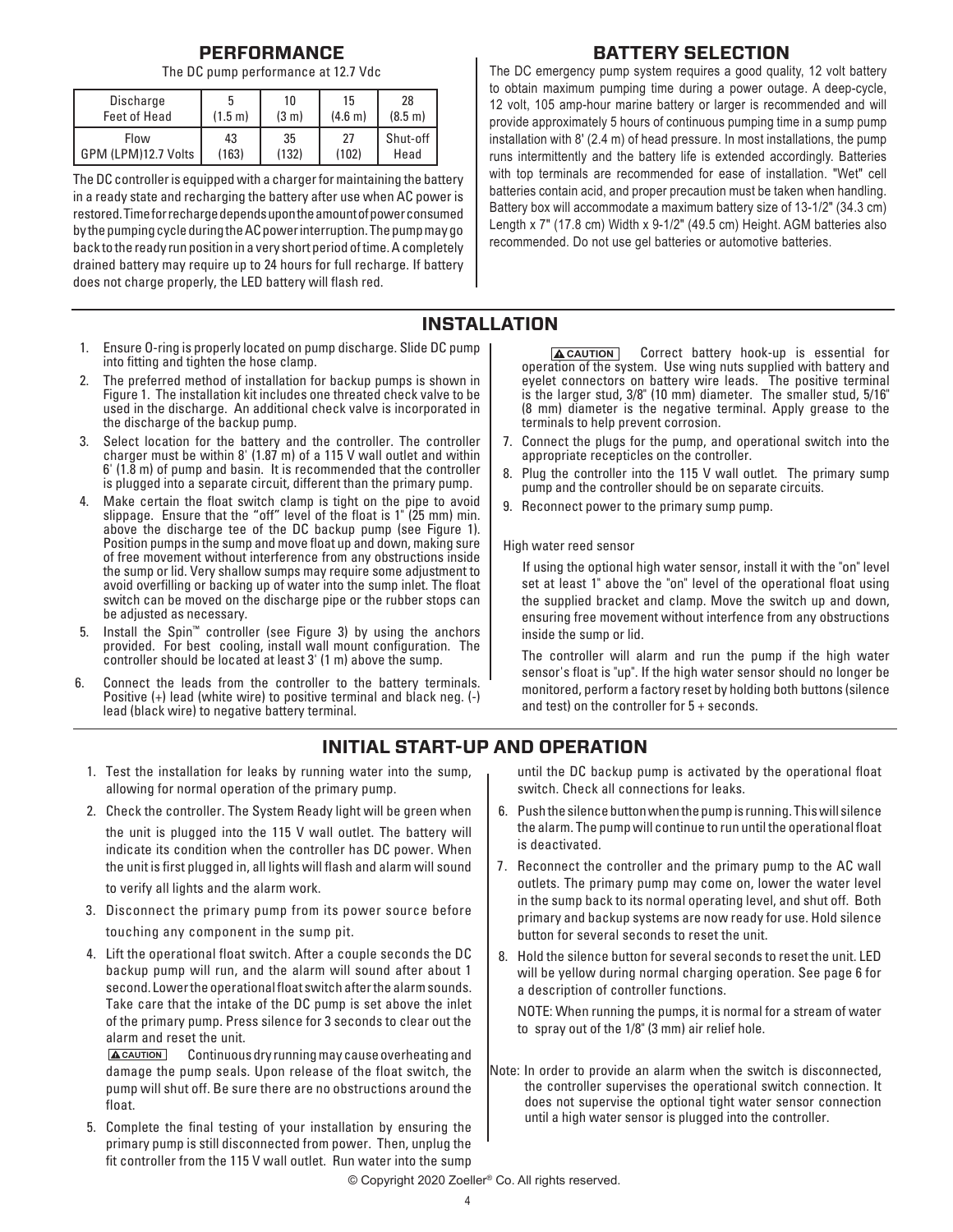## **TROUBLESHOOTING INFORMATION**

- 1. DC Pump won't run.
	- (a) Check for proper connections.
	- (b) Check all wire terminal points. Clean if required.
	- (c) Check for low battery. Service battery if required.
	- (d) Check 30 amp fuse on controller (see fig. 5). If fuse is blown, replace with 30 amp automotive blade fuse.
- 2. Pump runs but pumps very little or no water without AC power.
	- (a) Check for low battery. Battery will recharge if green power "on" light indicates power has been restored and the float switch is in the off position.
	- (b) If immediate usage is required, remove and replace dead battery with a full recharged battery.
	- (c) Due to varying conditions, the pump may continue to run on a low battery without sufficient power to remove water. Pump will not stop running until battery is below minimum voltage.<br> **ACAUTION** Weak batteries can b
	- (d) **CAUTION** Weak batteries can be recharged but may not store sufficient energy for full service. A weak recharged battery can only be detected by reduced pumping time or by professional load testing equipment. If your emergency pump system is used frequently the battery should be checked by a qualified battery dealer.
- 3. Pump runs but pumps very little or no water.
	- (a) Verfiy pump is connected completely.
		- (b) Check to make sure pump weep hole is clear and unit is not airlocked.
		- (c) Make sure discharge piping is not blocked.
- 4. Pump cycles too frequently.
	- (a) Check positions of rubber stops on operational float rod.
	- (b) Adjust upper rubber float stop as required. Recommended for standard installation.
- 5. Float switch in "on" position for more than 3 seconds. Pump won't run.
	- (a) Remove pump. Check for obstruction in pump preventing impeller from rotating.
- 6. Pump runs, but pumps water intermittently.
	- (a) Pump is air locking. Check flow of water incoming to sump. If water is entering the sump at a high velocity creating a turbulent condition, a mixture of air and water may cause a complete or partial air lock and reduce or stop the flow of water in the discharge pipe.
	- (b) Baffle the incoming stream of water to reduce turbulence. Diverting water stream against wall of basin usually corrects an air lock problem.
- 7. Water level stays high. DC Pump continues to run.
	- (a) Battery is low.
	- (b) If power has been restored and water in sump remains high check primary pump. Service if required.
	- (c) After several hours the battery will be restored to full charge.
- 8. Alarm sounds during battery recharge cycle.
	- (a) To silence alarm if alarm will not reset, unplug the charger from 115 V wall outlet, then disconnect the black lead from charger on negative (-) battery post. Check battery. Replace if necessary. Reconnect and refer to Installation (step 6).

## **MAINTENANCE**

- 1. Inspect and test the system for proper operations at least every 3 months.
	- (a) Red power on indicator light should be on indicating AC power is on.
	- (b) Unplug primary pump and the control charger from power supply.
	- (c) Fill sump with water to the "on" level for the DC pump. Allow pump to run.
	- (d) The alarm will sound approximately 3 seconds after the pump starts to run.
	- (e) Push alarm reset switch. The alarm will go off.
	- (f) Pump will shut off after water level is lowered and the float drops to the off position.
- 2. Plug the control charger and the primary pump into the wall outlet.
	- (a) The primary pump will come on and lower the water to the normal operating level and shut off.
	- (b) The yellow charging light should be on. The charger is replacing the energy consumed during the test. The green light will come on after the charger has replaced the energy consumed during the test.
- 3. Add distilled water to battery when necessary per battery manufacturer's instructions. **ACAUTION** Battery acid is dangerous. Take proper safety precautions. Do not splash the acid.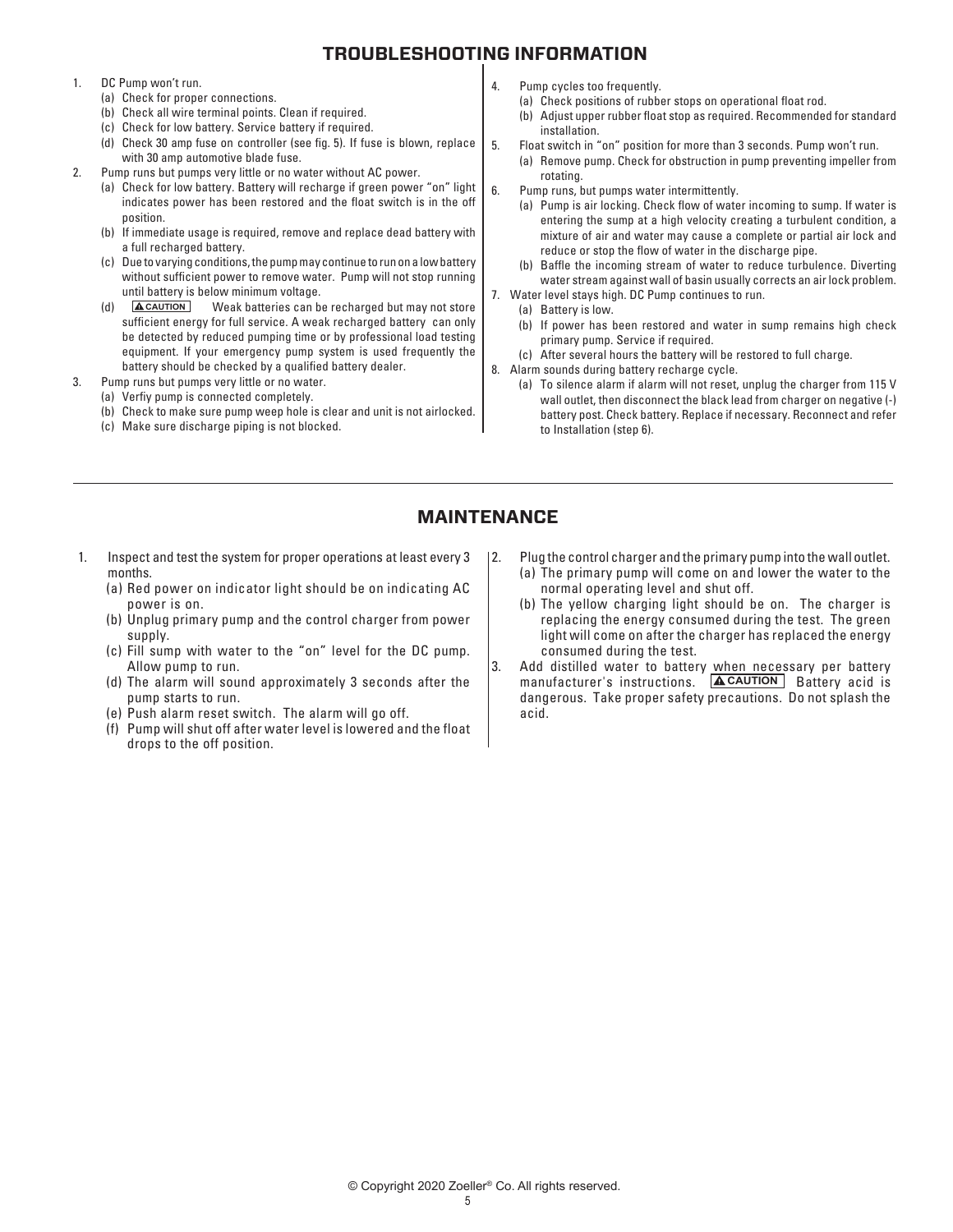

SK3182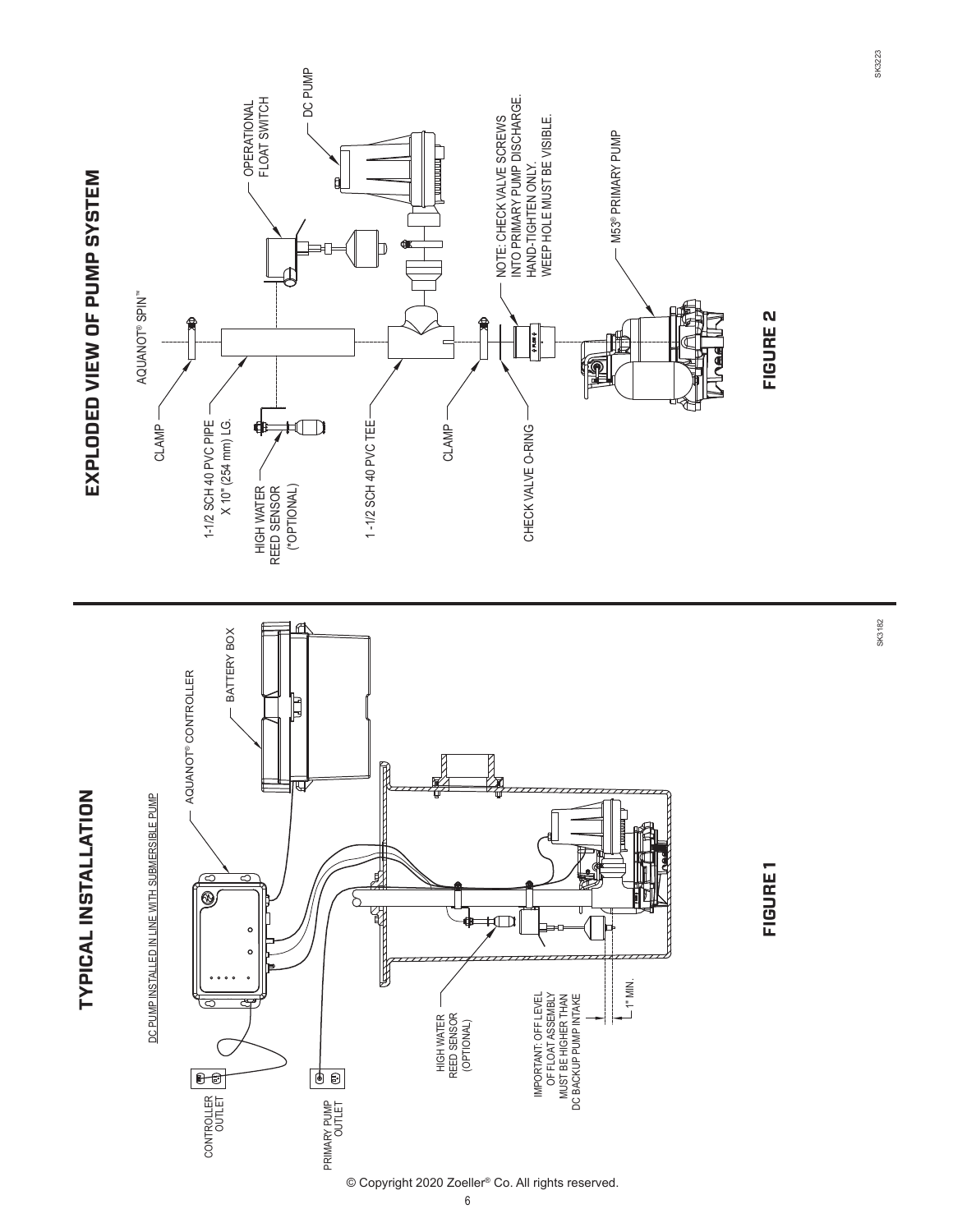

**FIGURE 3** SK3185

All installations must comply with all applicable electrical and plumbing codes, including, but not limited to, National Electrical Code, local, regional, and/or state plumbing codes, etc. Not intended for use in hazardous locations.

#### **CHECKLIST**

|                 |                                                   | <b>MODEL</b> | ProPak<br>$508 - D$      |
|-----------------|---------------------------------------------------|--------------|--------------------------|
| <b>ITEM</b>     | <b>DESCRIPTION</b>                                | <b>QTY</b>   | 02/19<br>thru<br>Current |
|                 | Pump, 12 V DC with connector                      |              | 155652                   |
| $\overline{2}$  | Battery box asm (box and cover)                   |              | 10-0764                  |
| 3               | Aquanot <sup>®</sup> Spin <sup>™</sup> controller |              | 155978                   |
| 4               | Operational float switch                          |              | 155654                   |
| 5               | High water reed sensor * optional                 |              | 10-4830                  |
| 6               | Clamp, #28 worm-SS                                | 2            | 004287                   |
| 7               | Inline check valve                                |              | 153772                   |
| 8               | Pump, M53 <sup>®</sup> /115 V                     |              | 53-0001                  |
|                 | Pump, M98/115 V                                   |              | 98-0001                  |
| 9               | Pipe, Pvc 1.5" X 10"/ Sch 40                      |              | 019509                   |
| 10 <sup>1</sup> | Fuse, 30 amp automotive                           |              | 016918                   |

## **FLOAT SWITCH**





#### **CONTROL CHARGER**



© Copyright 2020 Zoeller® Co. All rights reserved.